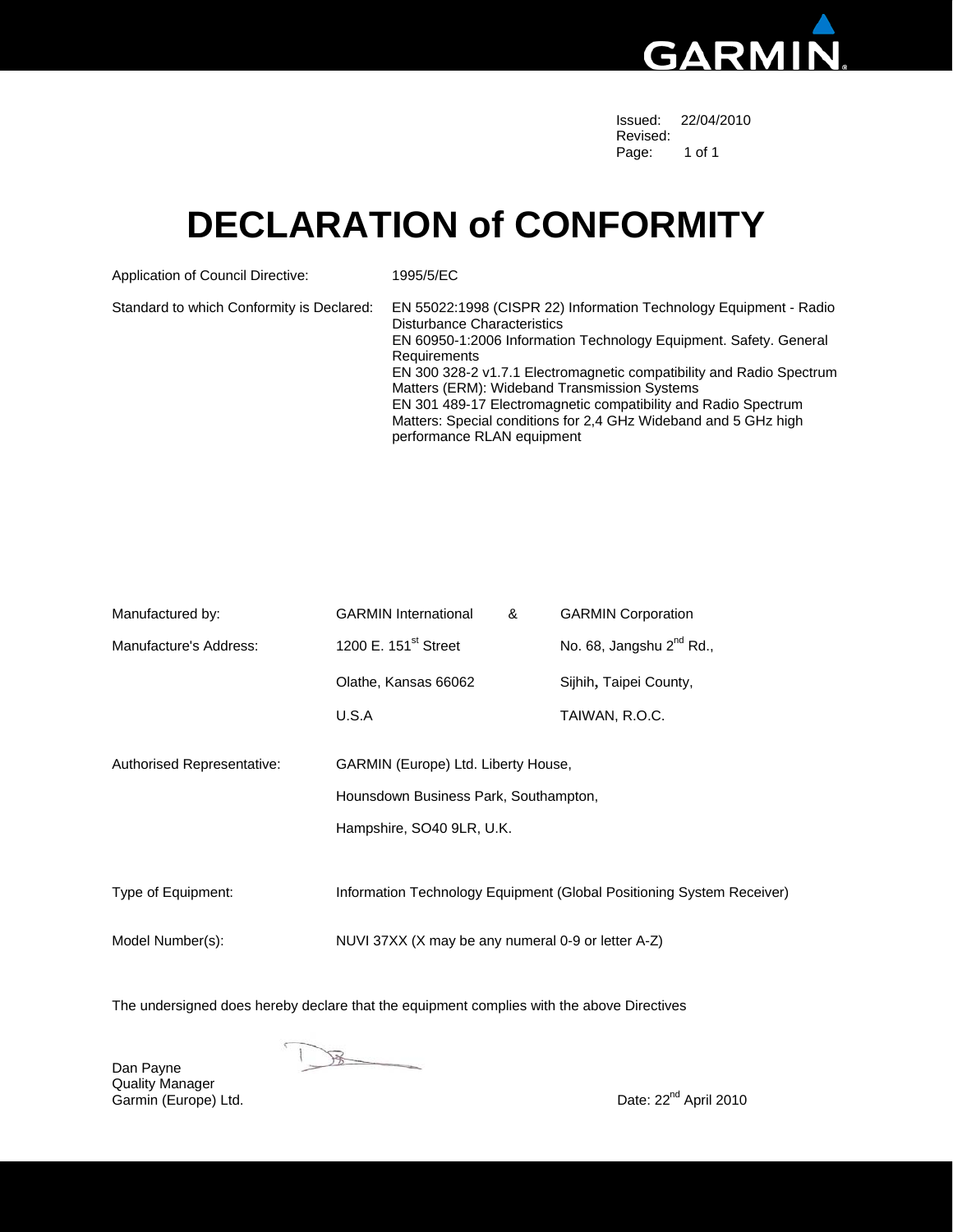

|            | Publication: 22/04/2010 |
|------------|-------------------------|
| Révision : |                         |
| Page :     | 1 of 1                  |

### **DECLARATION de CONFORMITE**

| Application des directives :            | 1995/5/EC                                                                                                                                                                                                                                                                                                                                                                                                                                                                                                                                                                                                        |
|-----------------------------------------|------------------------------------------------------------------------------------------------------------------------------------------------------------------------------------------------------------------------------------------------------------------------------------------------------------------------------------------------------------------------------------------------------------------------------------------------------------------------------------------------------------------------------------------------------------------------------------------------------------------|
| Norme dont la conformité est déclarée : | EN 55022:1998 (CISPR 22) Appareils de traitement de l'information -<br>Caractéristiques des perturbations radioélectriques<br>EN 60950-1:2006 Appareils de traitement de l'information. Sécurité.<br>Exigences générales<br>EN 300 328-2 v1.7.1 Compatibilité électromagnétique et spectre<br>radioélectrique (ERM) : systèmes de transmission de données large<br>bande<br>EN 301 489-17 Compatibilité électromagnétique et spectre<br>radioélectrique (ERM) : exigences spécifiques pour les systèmes de<br>transmission de données large bande de 2,4 GHz et les appareils RLAN<br>haute performance de 5 GHz |

| Fabriqué(s) par :        | <b>GARMIN International</b>                                                                               | & | <b>GARMIN Corporation</b>            |  |
|--------------------------|-----------------------------------------------------------------------------------------------------------|---|--------------------------------------|--|
| Adresse de fabrication:  | 1200 E. 151 <sup>st</sup> Street                                                                          |   | No. 68, Jangshu 2 <sup>nd</sup> Rd., |  |
|                          | Olathe, Kansas 66062                                                                                      |   | Sijhih, Taipei County,               |  |
|                          | U.S.A                                                                                                     |   | TAIWAN, R.O.C.                       |  |
| Représentant autorisé :  | GARMIN (Europe) Ltd. Liberty House,<br>Hounsdown Business Park, Southampton,<br>Hampshire, SO40 9LR, U.K. |   |                                      |  |
| Type d'appareil :        | Appareil de traitement de l'information (récepteur GPS)                                                   |   |                                      |  |
| Référence(s) du modèle : | NUVI 37XX (X peut correspondre à un caractère numérique compris entre 0 et 9<br>ou une lettre de A à Z)   |   |                                      |  |

Le soussigné déclare expressément que l'appareil est conforme aux directives susmentionnées.

Dan Payne Responsable qualité Garmin (Europe) Ltd. **Date: 22<sup>nd</sup> Avril 2010** 

 $\mathbb{B}-$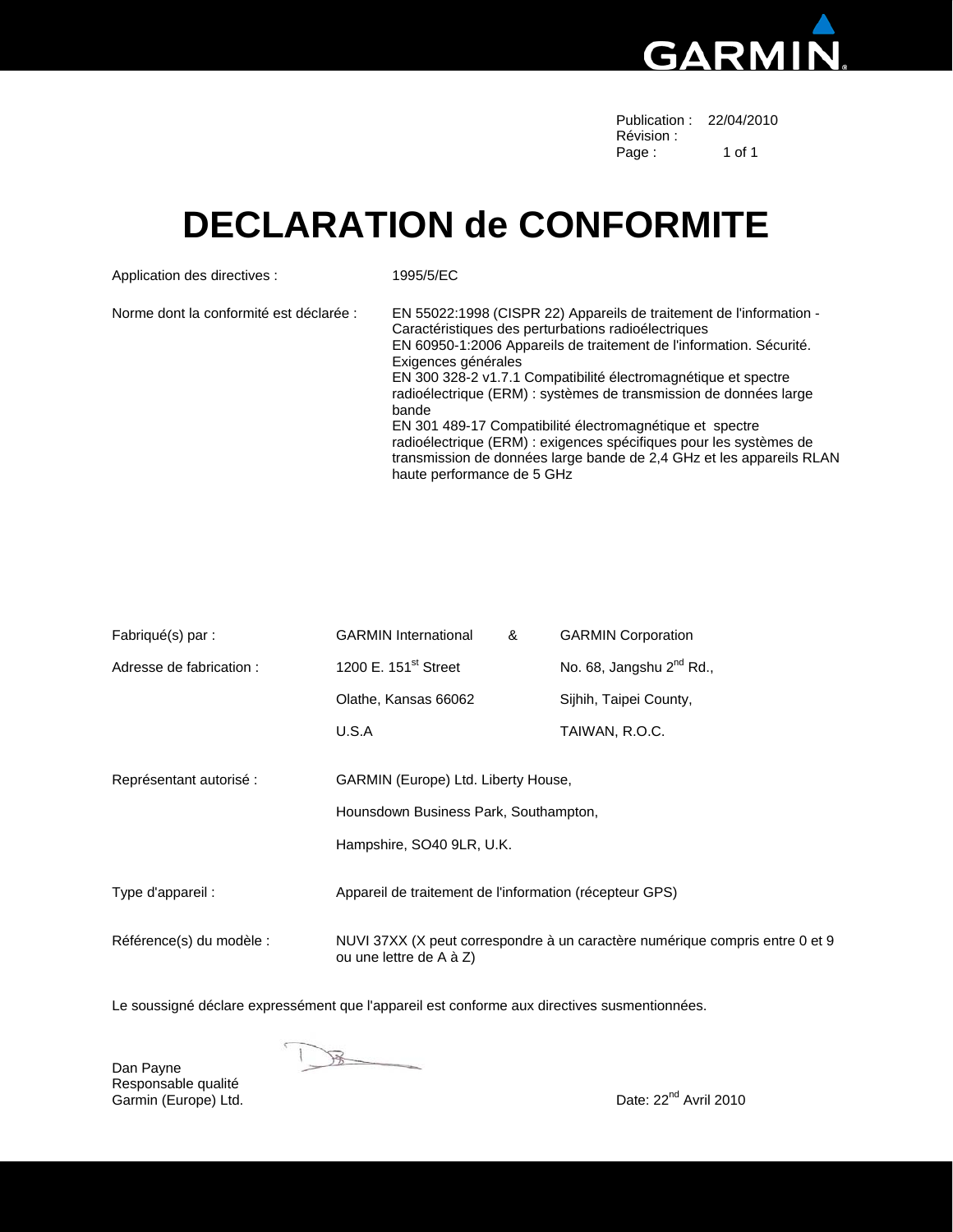

Emissione: 22/04/2010<br>Modifica: Modifica: which is a state of the control of the control of the Modifica: Pagina: 1 of 1

### **DICHIARAZIONE di CONFORMITÀ**

Applicazione della direttiva del consiglio: 1995/5/EC

Standard di conformità: EN 55022:1998 (CISPR 22) Apparecchi per la tecnologia dell'informazione - Caratteristiche di radiodisturbo EN 60950-1:2006 Apparecchi per la tecnologia dell'informazione. Sicurezza. Requisiti generali EN 300 328-2 v1.7.1 Compatibilità elettromagnetica e questioni relative allo spettro delle radiofrequenza (ERM): sistemi di trasmissione a banda larga EN 301 489-17 Compatibilità elettromagnetica e questioni relative allo spettro della radiofrequenza (ERM): condizioni specifiche per sistemi di trasmissione a banda larga nella banda 2,4 GHz ed apparecchiature per RLAN ad alte prestazioni nella banda 5 GHz

| Prodotte da:               | <b>GARMIN International</b>                                                  | & | <b>GARMIN Corporation</b>                                                     |  |
|----------------------------|------------------------------------------------------------------------------|---|-------------------------------------------------------------------------------|--|
| Indirizzo del produttore:  | 1200 E. 151 <sup>st</sup> Street                                             |   | No. 68, Jangshu 2 <sup>nd</sup> Rd.,                                          |  |
|                            | Olathe, Kansas 66062                                                         |   | Sijhih, Taipei County,                                                        |  |
|                            | U.S.A                                                                        |   | TAIWAN, R.O.C.                                                                |  |
| Rappresentate autorizzato: | GARMIN (Europe) Ltd. Liberty House,<br>Hounsdown Business Park, Southampton, |   |                                                                               |  |
|                            | Hampshire, SO40 9LR, U.K.                                                    |   |                                                                               |  |
| Tipo di apparecchiatura:   | System)                                                                      |   | Apparecchi per la tecnologia dell'informazione (ricevitore Global Positioning |  |
| Numero modello:            | NUVI 37XX (X può essere un numero 0-9 o una lettera A-Z)                     |   |                                                                               |  |

Il sottoscritto dichiara con il presente documento che l'apparecchiatura è conforme alle suddette direttive

Dan Payne Manager qualità<br>Garmin (Europe) Ltd.

 $\mathbb{B}-$ 

Data: 22<sup>nd</sup> Aprile 2010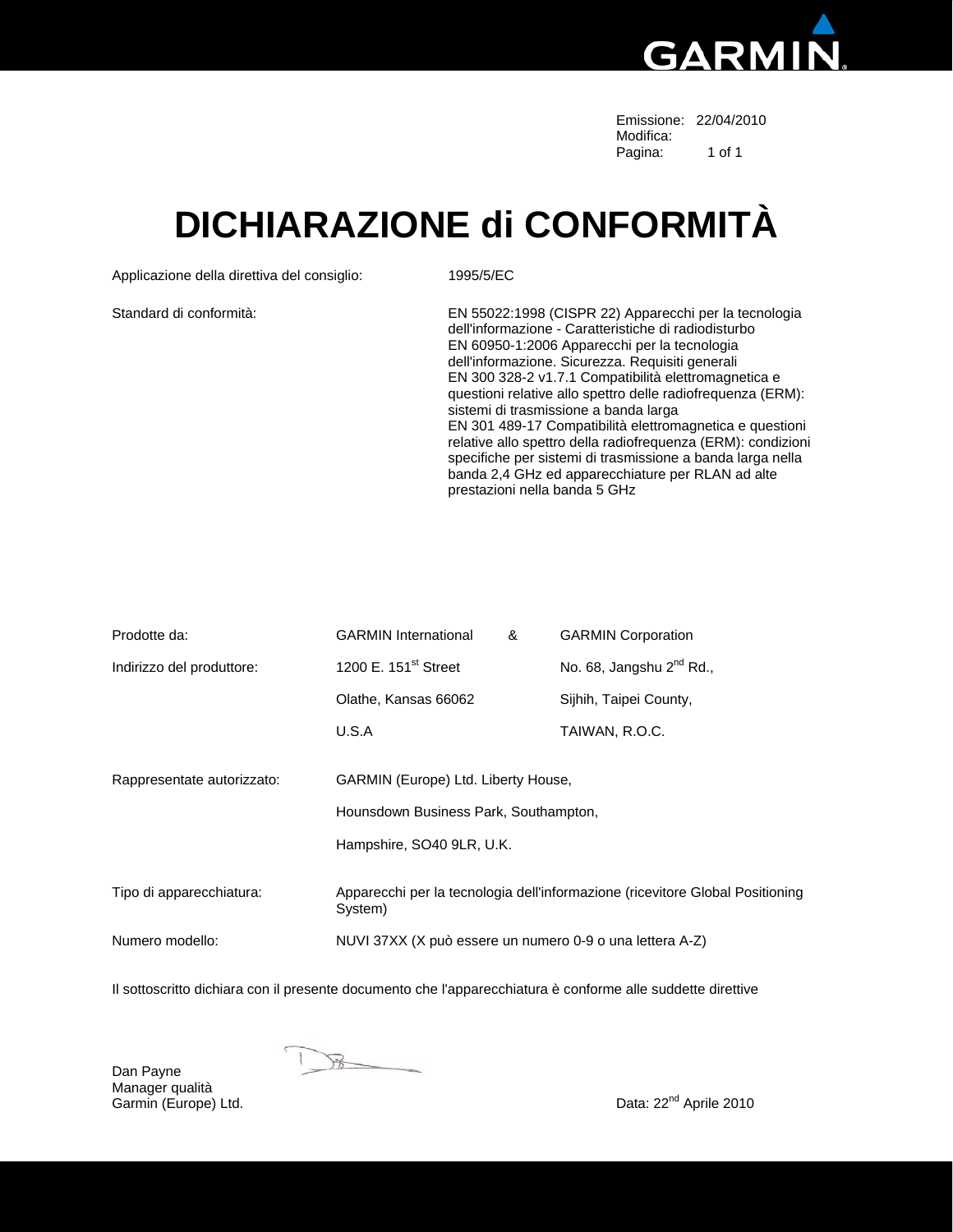

Herausgegeben: 22/04/2010 Überarbeitet:<br>Seite: Seite: 1 of 1

## **KONFORMITÄTSERKLÄRUNG**

Anwendung der Richtlinien des Rates: 1995/5/EC

Erklärung der Konformität mit der Norm: EN 55022:1998 (CISPR 22) Einrichtungen der Informationstechnik – Funkstöreigenschaften EN 60950-1:2006 Einrichtungen der Informationstechnik. Sicherheit. Allgemeine Anforderungen EN 300 328-2 v1.7.1 Elektromagnetische Verträglichkeit und Funkspektrumangelegenheiten (ERM): Breitband-Übertragungssysteme EN 301 489-17 Elektromagnetische Verträglichkeit und Funkspektrumangelegenheiten (ERM): Spezifische Bedingungen für 2,4-GHz-Breitband Datenübertragungssysteme und für Einrichtungen in lokalen 5- GHz-Hochleistungs-Funknetzen (HIPERLAN)

| Hergestellt von:         | <b>GARMIN International</b>                           | & | <b>GARMIN Corporation</b>                                             |  |
|--------------------------|-------------------------------------------------------|---|-----------------------------------------------------------------------|--|
| Adresse des Herstellers: | 1200 E. 151 <sup>st</sup> Street                      |   | No. 68, Jangshu 2 <sup>nd</sup> Rd.,                                  |  |
|                          | Olathe, Kansas 66062                                  |   | Sijhih, Taipei County,                                                |  |
|                          | U.S.A                                                 |   | TAIWAN, R.O.C.                                                        |  |
| Autorisierter Vertreter: | GARMIN (Europe) Ltd. Liberty House,                   |   |                                                                       |  |
|                          | Hounsdown Business Park, Southampton,                 |   |                                                                       |  |
|                          | Hampshire, SO40 9LR, U.K.                             |   |                                                                       |  |
| Einrichtungstyp:         | Einrichtungen der Informationstechnik (GPS-Empfänger) |   |                                                                       |  |
| Modellnummer(n):         | beliebigen Buchstaben von A bis Z stehen.)            |   | NUVI 37XX (X kann für eine beliebige Zahl zwischen 0 und 9 oder einen |  |

Ich erkläre hiermit, dass das Gerät die obigen Richtlinien erfüllt.

 $\mathbb{R}$ 

Dan Payne Quality Manager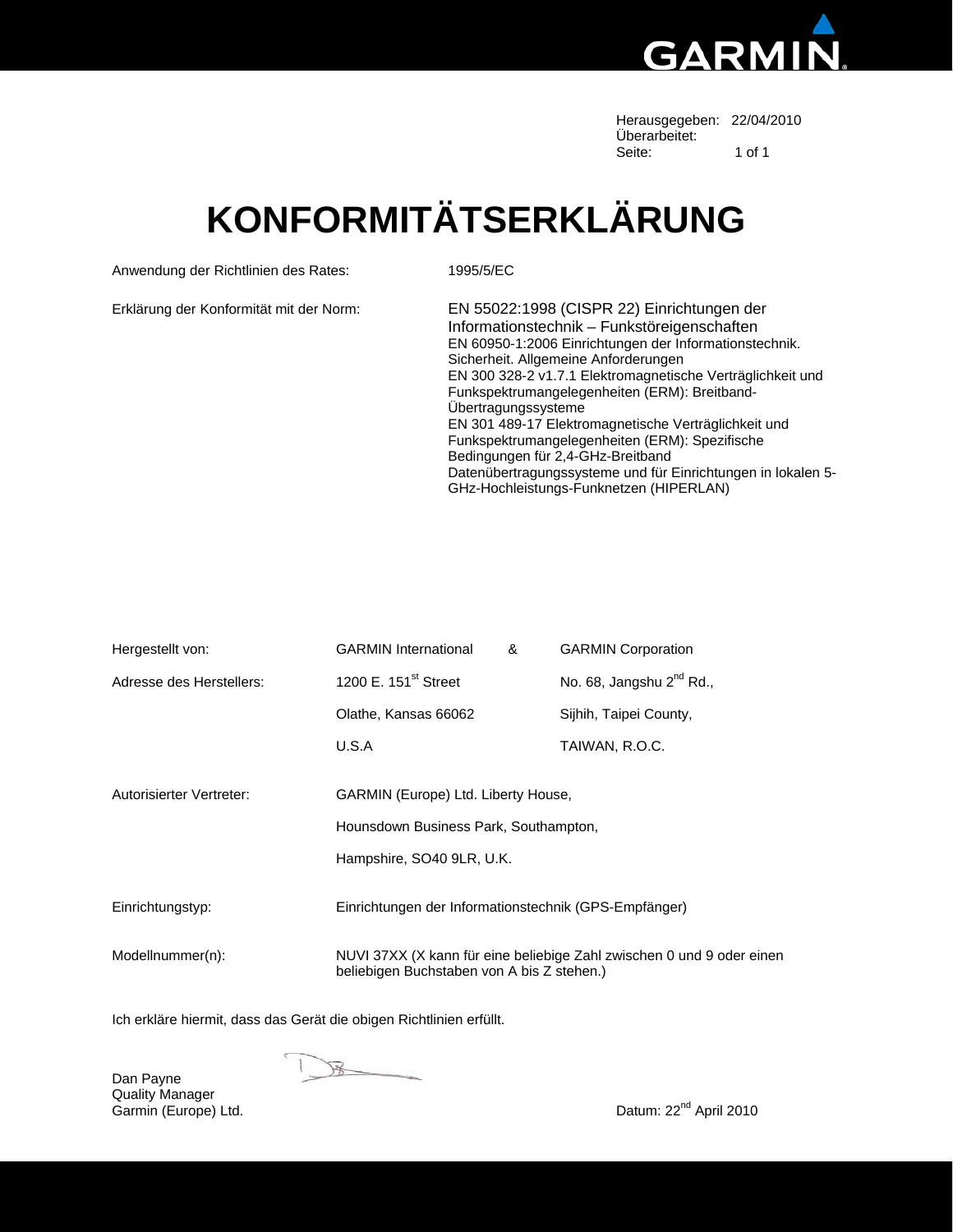

 Emitido: 22/04/2010 Revisado: Página: 1 of 1

# **DECLARACIÓN de CONFORMIDAD**

Aplicación de Directiva del Consejo: 1995/5/EC

| Estándares a los que se declara conformidad: | EN 55022:1998 (CISPR 22) Equipos de tecnología de la<br>información - Características de las perturbaciones<br>radioeléctricas<br>EN 60950-1:2006 Equipos de tecnología de la información.<br>Seguridad. Requisitos generales<br>EN 300 328-2 v1.7.1 Compatibilidad electromagnética y<br>cuestiones de espectro de radiofrecuencia (ERM): sistemas de<br>transmisión de banda ancha<br>EN 301 489-17 Compatibilidad electromagnética y cuestiones<br>de espectro de radiofrecuencia (ERM): condiciones especiales<br>para sistemas de transmisión con ancho de banda de 2,4 GHz<br>y RLAN de alto rendimiento de 5 GHz |
|----------------------------------------------|-------------------------------------------------------------------------------------------------------------------------------------------------------------------------------------------------------------------------------------------------------------------------------------------------------------------------------------------------------------------------------------------------------------------------------------------------------------------------------------------------------------------------------------------------------------------------------------------------------------------------|
|                                              |                                                                                                                                                                                                                                                                                                                                                                                                                                                                                                                                                                                                                         |

| Fabricado por:            | <b>GARMIN International</b>           | & | <b>GARMIN Corporation</b>                                                   |
|---------------------------|---------------------------------------|---|-----------------------------------------------------------------------------|
| Dirección del fabricante: | 1200 E. 151 <sup>st</sup> Street      |   | No. 68, Jangshu 2 <sup>nd</sup> Rd.,                                        |
|                           | Olathe, Kansas 66062                  |   | Sijhih, Taipei County,                                                      |
|                           | U.S.A                                 |   | TAIWAN, R.O.C.                                                              |
| Representante autorizado: | GARMIN (Europe) Ltd. Liberty House,   |   |                                                                             |
|                           | Hounsdown Business Park, Southampton, |   |                                                                             |
|                           | Hampshire, SO40 9LR, U.K.             |   |                                                                             |
| Tipo de equipo:           | posicionamiento global)               |   | Equipos de tecnología de la información (Receptor de sistema de             |
| Número(s) de modelo:      |                                       |   | NUVI 37XX (X puede ser cualquier número entre 0 y 9 o letra de la A a la Z) |
|                           |                                       |   |                                                                             |

El abajo firmante certifica por la presente que el equipo cumple con las directivas expresadas anteriormente

Dan Payne Director de calidad<br>Garmin (Europe) Ltd.

 $\frac{1}{2}$ 

Fecha: 22<sup>nd</sup> abril 2010